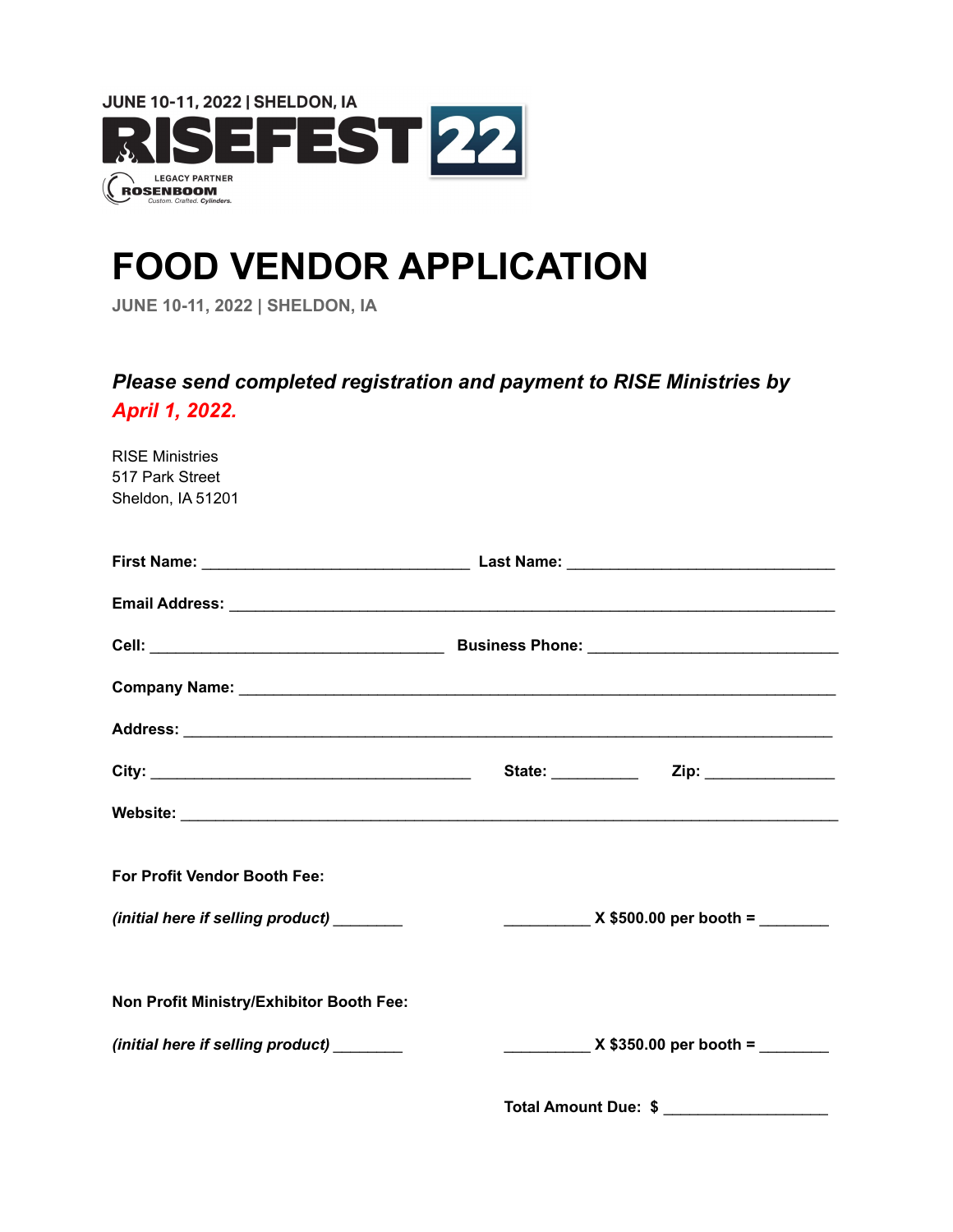# **AGREEMENT**

### **The undersigned party (herein named "Food Vendor") hereby agrees to the following:**

# **Acceptance**

Food Vendor understands that acceptance of the application and agreement is within the sole discretion of RISE Ministries, Inc. (hereafter called "RISE"). Further, in the event RISE accepts this application and agreement, Food Vendor shall be bound by the terms stated herein. In the event this application and agreement is not accepted by RISE, Food Vendors booth fee will be returned and the vendor will not be bound by the terms stated herein. Acceptance of any application and agreement shall be made in writing by a RISE representative after March 1, 2022, prior to the first day of the festival **June 10, 2022**.

### **Food Vendor Fee**

Food Vendor shall pay a fee for each spot stated above in accordance with the terms stated herein. Payment of Food Vendor spot shall be made along with this application and agreement with checks payable to RISE Ministries, Inc. The Food Vendor fees are not a deposit, nor are any portion thereof to be refunded to the vendor in the event this application and agreement is accepted by RISE. In the event this application and agreement is not accepted by RISE, all fees paid with this application and agreement shall be refunded to the Food Vendor.

### **Deadline**

The deadline to submit applications to RISE shall be April 1, 2022. In the event an application and agreement is received prior to that time and its accompanying Food Vendor fees are deposited in RISE accounts, that will not constitute RISE's acceptance of the corresponding application and agreement. Acceptance of any application and agreement submitted to RISE shall be made as stated herein above.

#### **Sales Vendor**

Food Vendors, hereby agree to pay the booth fees stated above **AND** a percentage of gross sales. Non-profit organizations shall pay RISE 10% of gross sales during RiseFest and for-profit organizations shall pay RISE 15% of gross sales. Food Vendor hereby agrees to submit proof and accounting of gross sales at the end of RiseFest, subject to RISE's sole discretion, to RISE for reconciliation of gross sales and determination of percentage splits. Food Vendor further agrees that all settlements on gross sales shall be done in cash or check on the final evening of the festival. Food Vendor acknowledges that RISE has provided and informed that the food areas are not secure facilities and RISE does not guarantee the security or safety of vendor's property, assets, or sales receipts, and further hereby vendor agrees to accept full responsibility for the same.

#### **Sales Tax**

Food Vendor hereby agrees to collect any and all applicable taxes, and that RISE does not accept or assume any responsibility for state, local and or federal taxes required. Iowa Sales tax is 7% at Sheldon Crossing, payable to the state of Iowa.

#### **Set Up**

Food Vendor spots will be located in the food area on the RiseFest Grounds. Setup time for vendors shall be Friday, June 10, 2022 from 10:00 am to 2:00 pm. You must set-up in the designated area.

#### **Food Vendor Hours**

Vendor hours to be open from gate opening to the end of the festival. Those hours are Friday, June 10, 2022 4:00pm-10:00pm, and Saturday June 11, 2022 10:00am -10:00pm.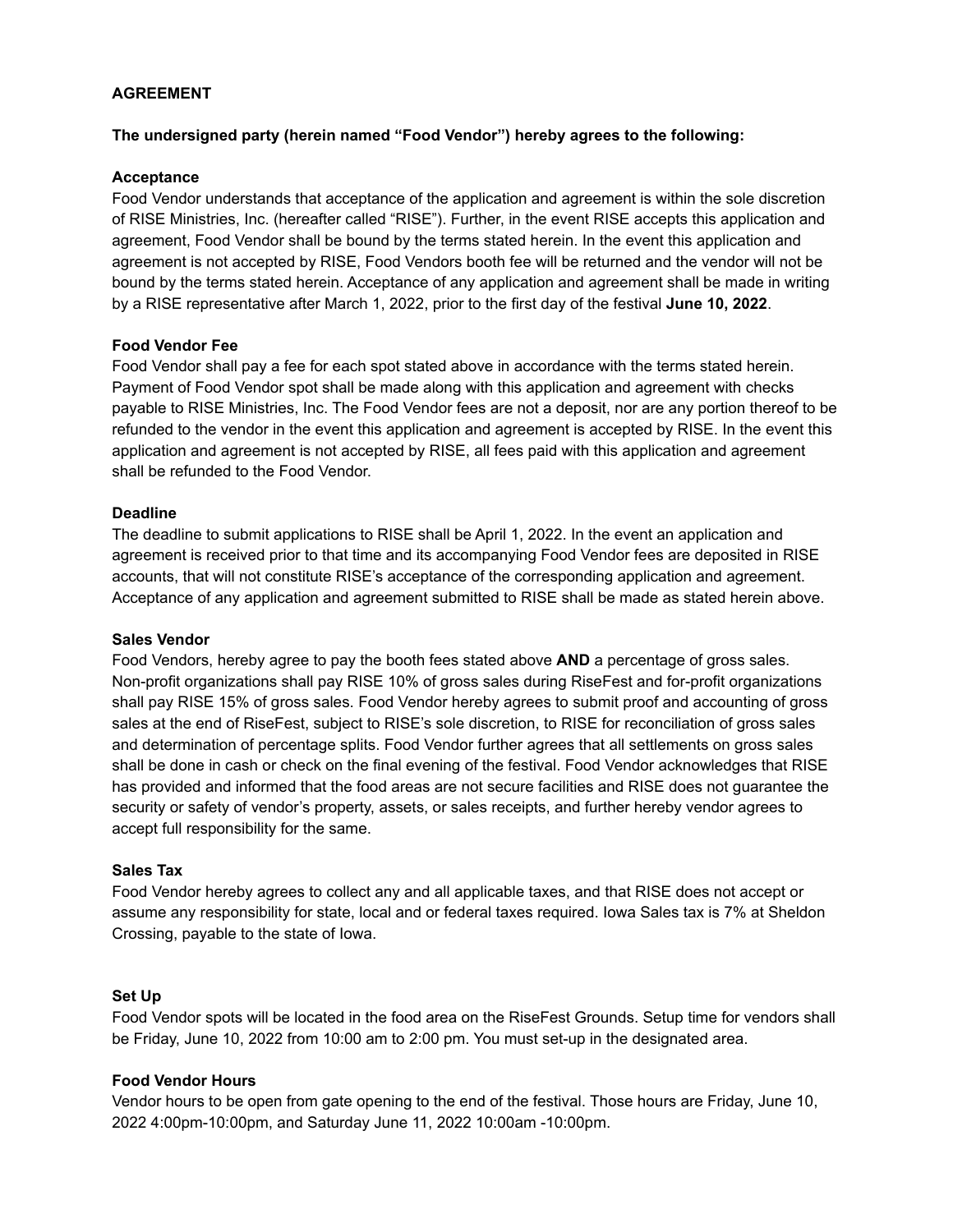# **RISE Ministries, Inc. Discretion**

Food Vendor hereby agrees to submit to the management and control of RISE. RISE, in its sole discretion, may choose to shut down the food vendor booths for sales and exhibits during specific times or events throughout the festival. In that event, food vendor agrees to cover its booth(s) during such times. Further, the vendor hereby acknowledges its understanding that RISE is a Christian ministry that is committed to the Gospel and Word of Jesus Christ, and that all interactions will be conducted before God in a way that is pleasing to Him and consistent with His Holy Word. As a Christian nonprofit ministry, RISE reserves the right to make selections of vendors and their merchandise consistent with RISE's mission and objectives. Further, this application and agreement may be used for future RISE events, in the sole and complete discretion of RISE, unless the vendor provides written termination to RISE. RISE is a non-denominational 501 c (3) ministry.

### **Vendor Risk**

Food Vendor hereby agrees that all personal property, supplies, equipment, product, and merchandise in or around the food area shall be on site at its own sole risk and hazard. Food Vendor hereby agrees to indemnify and hold RISE and its volunteers harmless from any and all claims, cause of action, suits, or demands for liability, damage, loss, expense arising from any injury to persons or property which may occur in relation or connection to vendors and its agents, representatives, employees, guests, or customers activities, acts, actions, failures or omissions in relation to the festival at any time before, during or after the same.

#### **Policies & Guidelines**

Each Food Vendor needs to submit items intended for sale, including prices, at the time of application**.** RiseFest reserves the right to limit the number of Food Vendors selling certain items to encourage diversity.

#### **Proof of Insurance**

RiseFest requires proof of insurance from each Food Vendor. RISE Ministries, Inc. must be named as the additional insured. Proof of Insurance must be sent to RISE Ministries by **April 1, 2022**.

# **Parking**

No parking of personal or workers vehicles will be allowed on the grounds near your Food Vending Area. Once your unit is unhooked and set-up your vehicle will need to move to the general parking area.

#### **Cancellation Policy**

If you cancel for any reason on or before **April 1, 2022**, you will forfeit half of your deposit. There will be no refunds for cancellations after that date.

#### **Size**

Food Vendor Area is 25' x 25', You will be provided with one 50 amp, 120/240 and two 110 receptacles. Most food vending trailers fit into the space.

#### **Tickets**

For each booth reserved you will receive 10 full event tickets to be used for those that work your booth. Additional tickets are available at full general admission price.

#### **Camping**

Camping is available as well, \$65 for tent camping, \$120 for non-electric camping (sold out for 2022), \$200 for electric camping (sold out for 2022). Please reserve through the website.